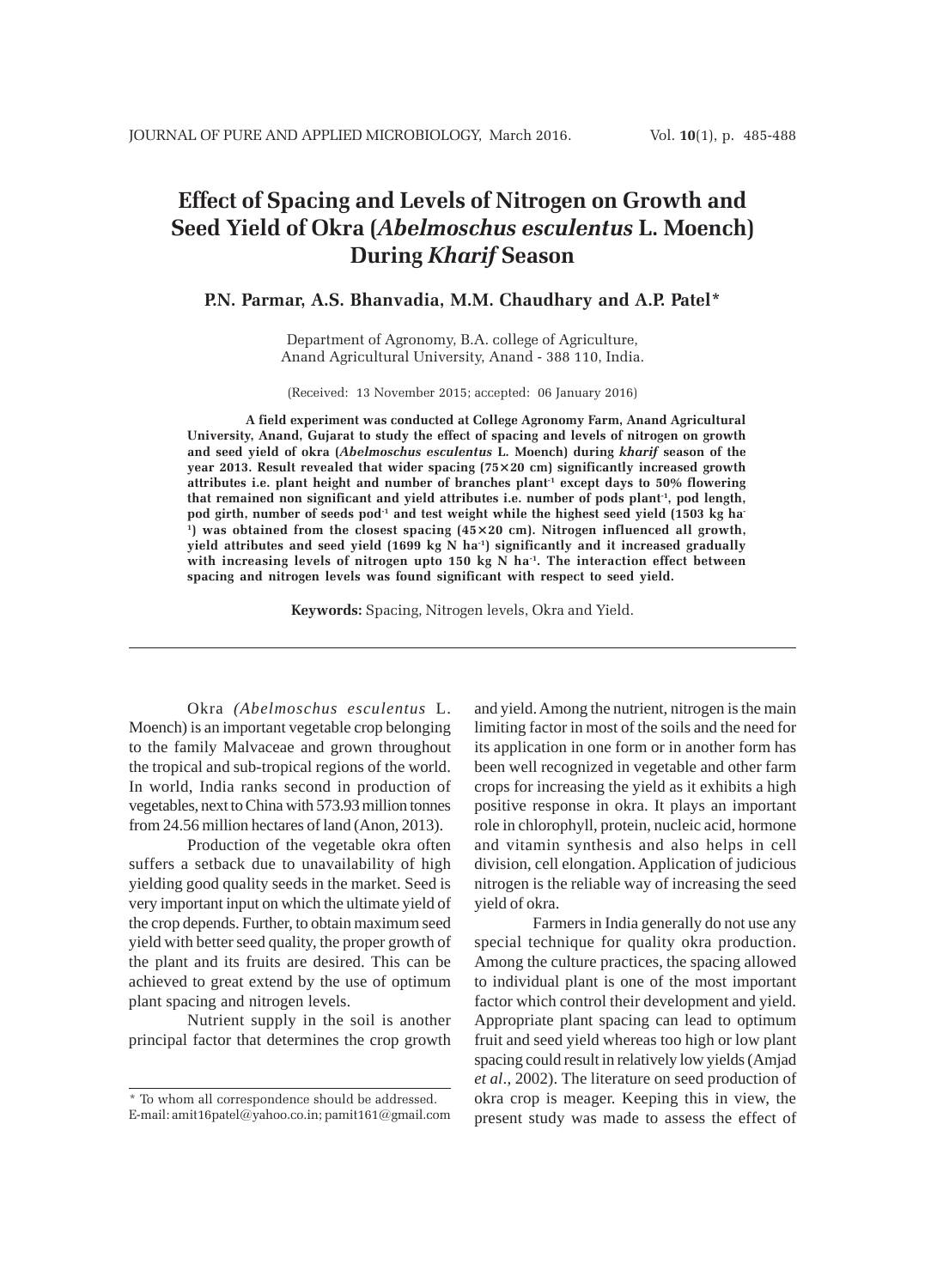spacing and levels of nitrogen on seed yield of okra (*Abelmoschus esculentus* L. Moench).

## **MATERIALS AND METHODS**

An experiment was carried out in loamy sand soil, low in organic carbon (0.49%) and high in available phosphorus  $(42.70 \text{ kg} \text{ ha}^{-1})$  and available potassium (230.30 kg ha-1) at 0-15 cm soil depth during *kharif* season of the year 2013 at College Agronomy Farm, Anand Agricultural University, Anand. The treatment comprised of three levels of spacing (45×20, 60×20 and 75×20 cm) and four nitrogen levels (75, 100, 125 and 150 kg N ha-1). The experiment was laid out in randomized block design with factorial concept in four replications. The size of the unit plot were 3.6m x 6.0m, 3.6m x 6.0m and 3.75m x 6.0m and each accommodate 8, 6 and 5 rows of plant, respectively. Entire quantity of phosphorus  $(50 \text{ kg} \text{ ha}^{-1})$  and potash  $(50 \text{ kg ha}^{-1})$  were applied as a common basal dose in furrow to all the plots in form of single super phosphate and muriate of potash, respectively. One half quantity of nitrogen was given as a basal dose at the time of preparation of land and remaining quantities was applied as top dressing at around 30 and 45 days after sowing. The crop was harvested during second week of October. Need based plant protection measures were given whenever required. Economics was calculated based on the input and output prices.

#### **RESULTS AND DISCUSSION**

#### **Growth parameters**

The data on growth parameters, (Table 1) indicated that the growth parameters of the crop were significantly higher with wider spacing. Wider spacing  $(S_3)$  75×20 cm and  $S_2$  (60×20 cm) recorded higher values of plant height (121cm) at harvest as compared to narrow spacing of  $(S_1)$  45×20cm. This might be due to population pressurize planting distance markedly affected the individual plant performance as plant population per unit area increase a point is reached at which plant beings to compete for certain essential growth factors *i.e.* mineral nutrients, sun light, air and water contrary to it if the plant population is below the optimum, there will be inefficient uses of the growth factor. The results are in agreement with those reported

by Singh *et al.* (2002). The most profusely branched plants were obtained at the widest plant spacing of  $75\times20$  cm (S<sub>3</sub>), while the least was at  $45\times20$  cm  $(S_1)$ . The reduced competition for light and reduced overlapping from adjacent okra plants within the ridge could have enabled the plants grown at the wider spacing to utilize its energy for maximum branching. This result was similar to the findings of Ijoyah *et al*. (2010). The differences in days to 50% flowering were not changed significantly due to different spacing.

In present investigation, application of 150 kg N ha<sup> $1$ </sup> produced significantly the tallest plant at harvest as compared to 75 and 100 kg N ha<sup>-1</sup> (Table 1). However it was at par with  $125 \text{ kg N}$ ha<sup>-1</sup>. The higher plant height under higher levels of nitrogen might be attributed to increased availability of nitrogen which structural component of protein molecules and protoplasm which might have increased synthesis of protein and carbohydrates in favour of increasing cell division and elongation under sufficient nitrogen supply. These results are in conformity with the findings of Ambare *et al.* (2005) and Firoz (2009). The highest number of branches plant<sup>-1</sup> (4.61) was observed under the application of 150 kg N ha<sup>-1</sup> (N<sub>4</sub>). The higher number of branches plant<sup>-1</sup> under higher levels of nitrogen might be due to higher nitrogen stimulated the assimilation of carbohydrates and proteins which in turn enhanced cell division and formation of more tissues resulting in luxuriant vegetative growth and more number of branches plant-1. The results confirm the findings of Mani Ram *et al.* (1999), Paliwal *et al.* (1999). Significantly days to 50% flowering delayed under the treatment  $N_4$ (150 kg ha<sup>-1</sup>) than treatment  $N_1$  (75 kg ha<sup>-1</sup>) except treatment N<sub>2</sub> (100 kg ha<sup>-1</sup>) and N<sub>2</sub> (125 kg ha<sup>-1</sup>) which was on par. These observations are in confirmation with the findings of Singh *et al.* (2012) and Pandey *et al.* (2012).

#### **Yield parameters and yield**

Yield attributes and yield of okra were significantly affected by spacing and nitrogen levels. The widest spacing (75×20 cm) gave the highest number of pods plant<sup>1</sup> (14.59), pod length  $(17.18)$ , pod girth  $(5.06)$ , number of seeds pod<sup>-1</sup> (44.24) and test weight (6.69). The increase in number of pods plant<sup>1</sup>, pod length and pod girth of okra due to wider spacing has been also reported by Paththinige *et al.* (2008) and Ekwu and Nwokwu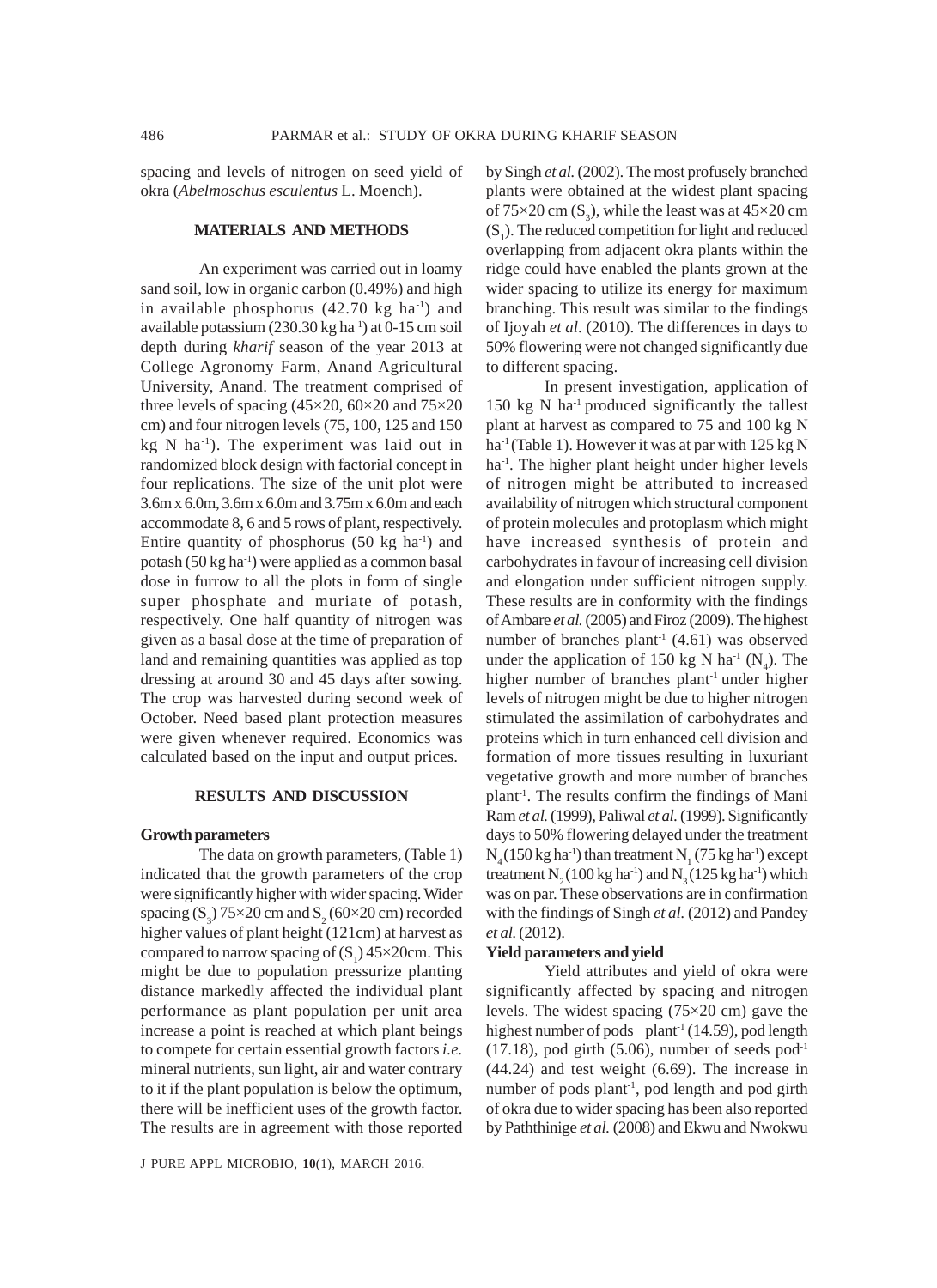| Treatment                   | Plant<br>height<br>(cm) | Days to<br>50%<br>flowering | No. of<br>branches<br>$plant^{-1}$ | No. of<br>pods<br>$plant^{-1}$ | Pod<br>length<br>(cm) | Pod<br>girth<br>(cm) | No. of<br>seeds<br>$pod^{-1}$ | Test<br>weight<br>(g) | Seed<br>vield<br>$(kg ha^{-1})$ |
|-----------------------------|-------------------------|-----------------------------|------------------------------------|--------------------------------|-----------------------|----------------------|-------------------------------|-----------------------|---------------------------------|
| Spacings (cm)               |                         |                             |                                    |                                |                       |                      |                               |                       |                                 |
| $S_1$ : 45×20               | 111.01                  | 45.55                       | 2.81                               | 8.03                           | 15.99                 | 4.89                 | 39.41                         | 6.15                  | 1503                            |
| $S_{2}$ : 60×20             | 115.11                  | 45.02                       | 3.34                               | 13.41                          | 16.54                 | 4.98                 | 40.95                         | 6.41                  | 1431                            |
| $S_3$ : 75×20               | 120.60                  | 44.71                       | 3.59                               | 14.59                          | 17.18                 | 5.06                 | 44.24                         | 6.69                  | 1347                            |
| S.Em.±                      | 2.15                    | 0.58                        | 0.09                               | 0.30                           | 0.33                  | 0.09                 | 0.89                          | 0.13                  | 38.14                           |
| C.D. $(P=0.05)$             | 6.19                    | <b>NS</b>                   | 0.25                               | 0.87                           | 0.94                  | <b>NS</b>            | 2.55                          | 0.37                  | 110                             |
| Nitrogen levels $(kg ha-1)$ |                         |                             |                                    |                                |                       |                      |                               |                       |                                 |
| $N_1 = 75$                  | 90.89                   | 43.90                       | 1.78                               | 9.75                           | 14.90                 | 4.52                 | 38.80                         | 6.10                  | 1035                            |
| $N_2 = 100$                 | 106.57                  | 44.29                       | 2.80                               | 11.29                          | 16.47                 | 4.90                 | 39.55                         | 6.32                  | 1320                            |
| $N_3 = 125$                 | 128.96                  | 46.03                       | 3.80                               | 13.48                          | 17.08                 | 5.22                 | 43.25                         | 6.50                  | 1654                            |
| $N_{4} = 150$               | 135.87                  | 46.15                       | 4.61                               | 13.52                          | 17.84                 | 5.27                 | 44.53                         | 6.76                  | 1699                            |
| S.Em.±                      | 2.48                    | 0.67                        | 0.10                               | 0.35                           | 0.38                  | 0.10                 | 1.02                          | 0.15                  | 44.04                           |
| C.D. $(P=0.05)$             | 7.15                    | 1.94                        | 0.29                               | 1.00                           | 1.09                  | 0.30                 | 2.94                          | 0.43                  | 127                             |
| $(S\times N)$               | NS                      | NS.                         | NS.                                | Sig.                           | NS                    | <b>NS</b>            | Sig.                          | NS                    | Sig.                            |

**Table 1**. Effect of spacing and nitrogen levels on growth attributes, yield attributes and seed yield of okra

| Table 2. Seeds yield as influenced by SxN interaction |  |  |  |  |  |
|-------------------------------------------------------|--|--|--|--|--|
|-------------------------------------------------------|--|--|--|--|--|

| Spacing                                | Seed yield $(kg ha-1)$      |              |      |      |  |  |  |
|----------------------------------------|-----------------------------|--------------|------|------|--|--|--|
| (cm)                                   | Nitrogen levels $(kg ha-1)$ |              |      |      |  |  |  |
|                                        | N                           | $N_{\alpha}$ | N,   | N,   |  |  |  |
| $S_{1}$                                | 1023                        | 1309         | 1888 | 1791 |  |  |  |
| $\mathbf{S}_{\scriptscriptstyle{2}}$   | 1041                        | 1326         | 1574 | 1784 |  |  |  |
| $S_{3}$<br>$S.Em.+$<br>C.D. $(P=0.05)$ | 1041<br>76.27<br>219        | 1324         | 1499 | 1523 |  |  |  |

(2012). The highest seed yield  $(1503 \text{ kg ha}^{-1})$  was obtained from the closest spacing (45×20 cm) and the lowest was obtained from the widest spacing (75×20 cm). It was clearly evident from the result that the seed yield of okra was decreased with increasing plant spacing. Maximum seed yield at closest spacing might have been contributed by higher plant population per unit area. The finding on higher seed yields due to closer spacing are in agreement with Uddin, *et al.* (2006) and Moniruzzaman, *et al*. (2007).

The values of all the yield parameters gradually increased with gradual increase of nitrogen levels. Application of nitrogen at various levels had noticeable effect on the yield contributing characters i.e. number of pods plant- $1$ , pod length, pod girth, number of seeds pod $1$ and test weight. Higher number of pods plant<sup>-1</sup>

were recorded under application of 125 and 150 kg N ha<sup>1</sup> as compared to lower levels of nitrogen (75) and  $100 \text{ kg N}$  ha<sup>-1</sup>). Per cent increase in number of pods plant<sup>-1</sup> under treatment  $N_4$  and  $N_3$  was 38.66 and 38.25 respectively, as compared to  $N<sub>1</sub>$ treatment. The higher number of pods plant<sup>1</sup> under increased level of nitrogen may be higher vigour of the plant and utilization of proteineous metabolites for build up of new tissues. These results are in agreement with those reported by Paliwal *et al.* (1999) Ambare *et al*. (2005). The significantly the higher pod length (17.18 cm), pod girth (5.06 cm), number of seeds pod $-1$  (44.53) and test weight (6.69 g) were observed under application of higher dose (150 kg N ha-1) of nitrogen. Nitrogen application  $@$  150 kg ha<sup>-1</sup> produced significantly the highest seed yield. The lowest seed yield was recorded under application of 75 kg N ha<sup>-1</sup>. The increase in seed yield (1699 kg ha<sup>-1</sup>) was recorded under treatment 150 kg ha<sup>-1</sup> was 64.15 per cent over treatment 75 kg ha-1. Significantly higher seed yield was recorded under treatment combination  $S_1N_3$ (1888 kg ha-1) as compared to rest of the treatment combinations but it was at par with treatment combination  $S_1N_4$  (1791 kg ha<sup>-1</sup>) and  $S_2N_4$  (1784 kg ha<sup>-1</sup>) (Table 2). This is might be due to more number of plants per unit area and there is least leaching losses of nitrogen in closest spacing and helps in availability of nutrients in adequate amount to increase growth and yield attributing characters.

J PURE APPL MICROBIO*,* **10**(1), MARCH 2016.